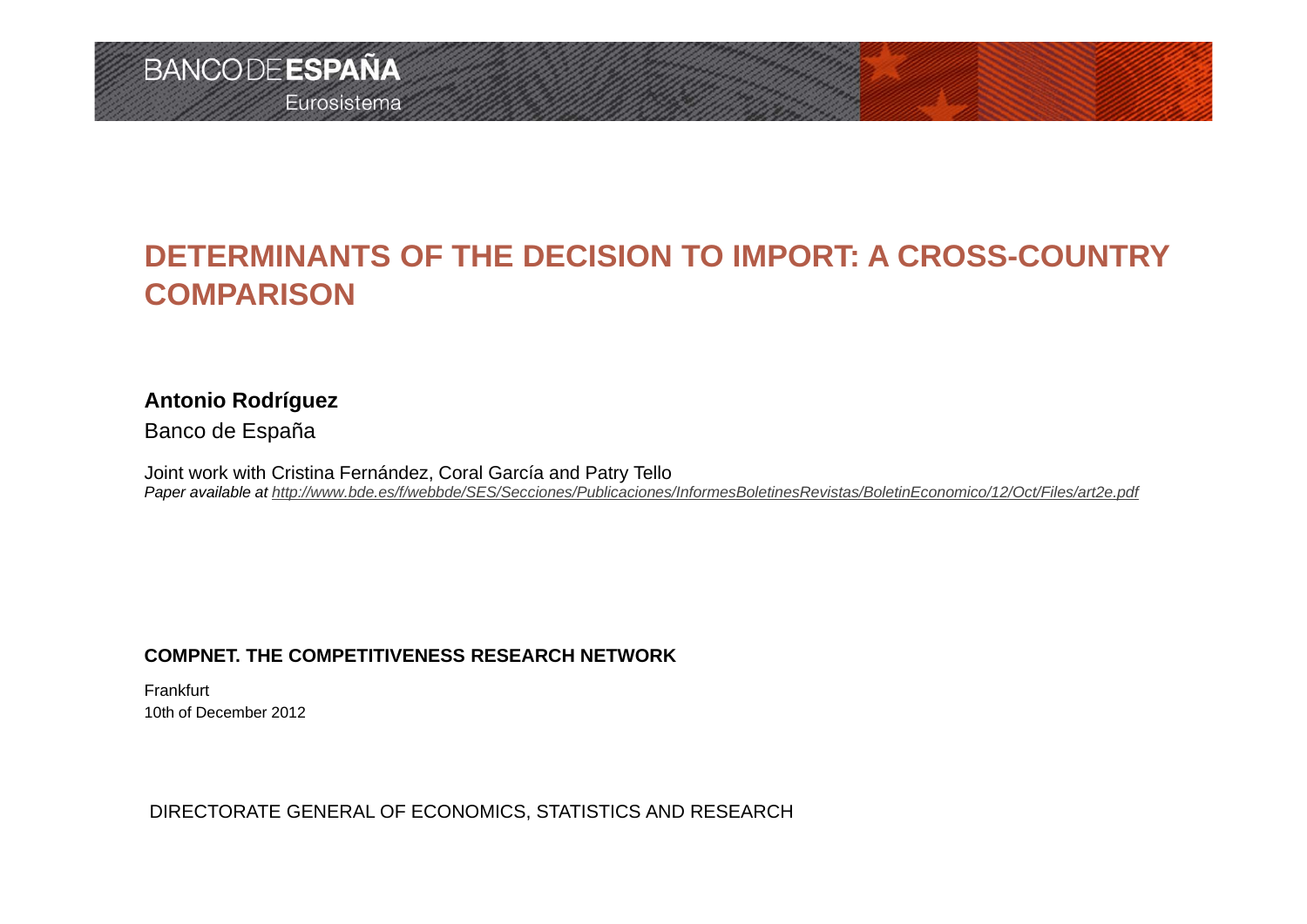**OUTLINE OF THE PRESENTATION**



- **Motivation and literature review**
- **Dataset: Stylized facts**
- **Which are the determinants of importing at the firm-level?**
- **Conclusions**

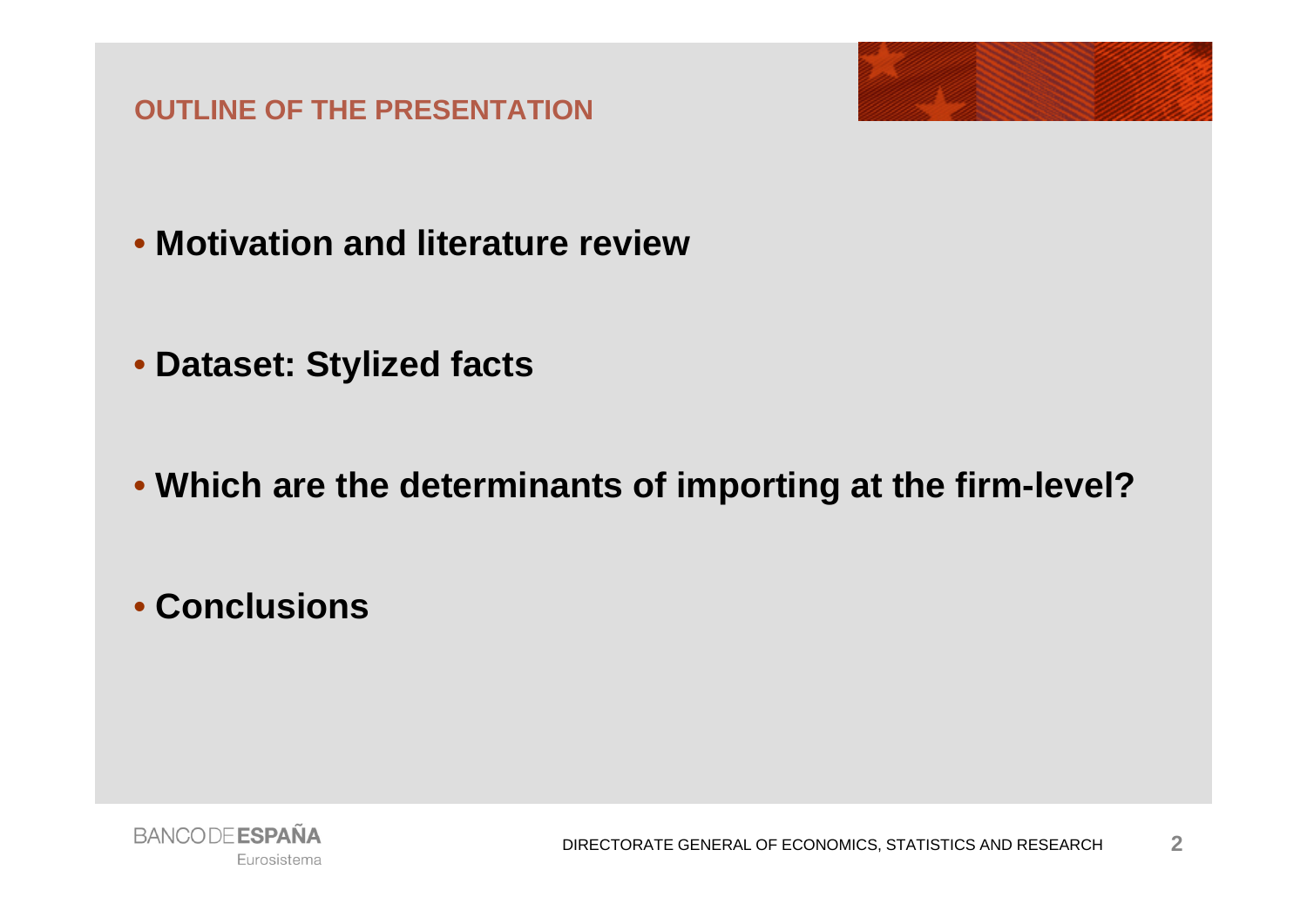### **MOTIVATION (I)**



 $\bullet$ **Increasing import dependence over the last few decades…**

### **IMPORTS/GDP RATIO**



SOURCES: IMF and Eurostat.

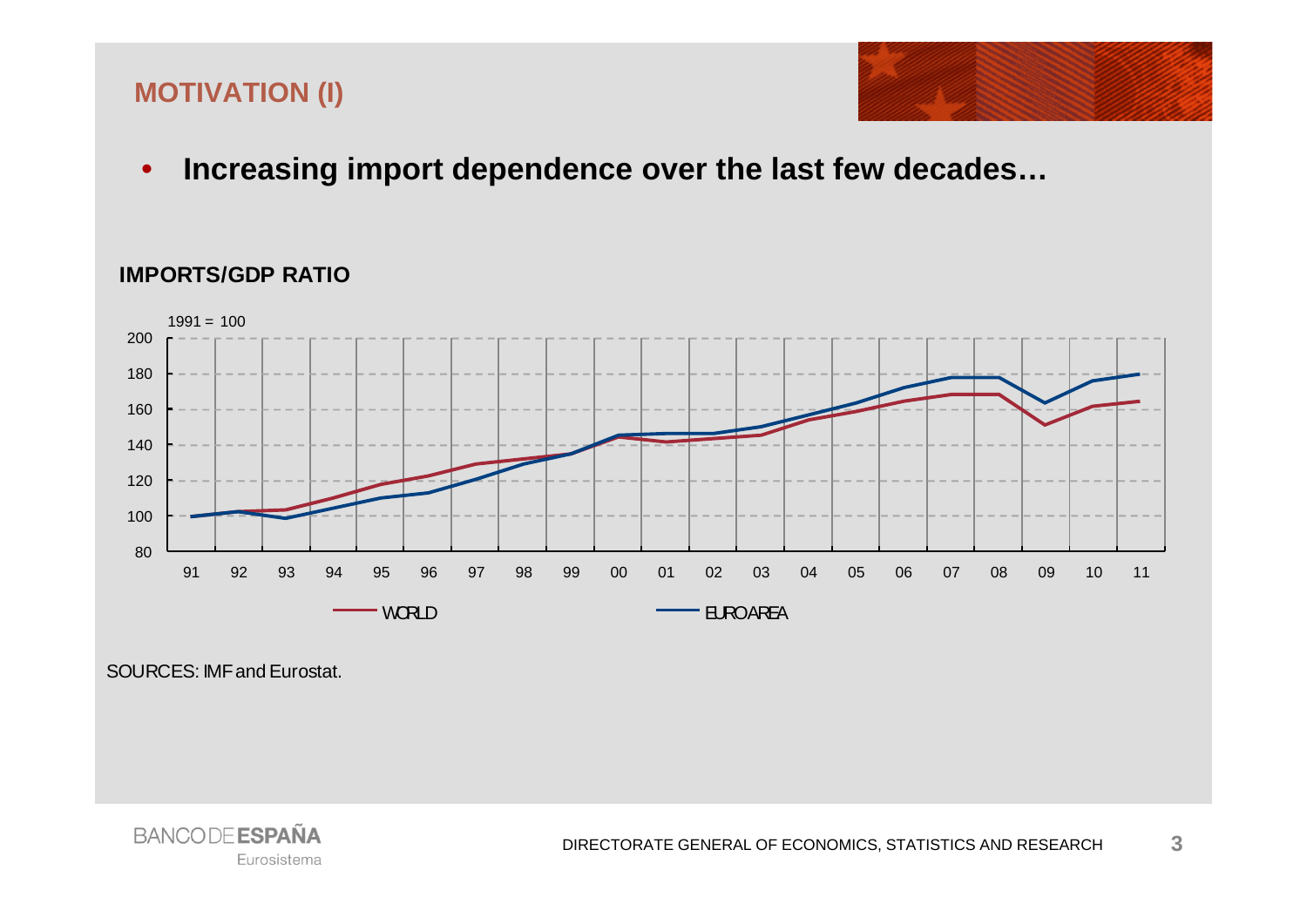### **MOTIVATION (II)**

•

 **…and persistent differences across countries, NOT ONLY in the LEVEL of their import dependency…**

### **TOTAL IMPORT CONTENT OF MAIN GDP COMPONENTS**



SOURCE: Bussiére et al. (2011).

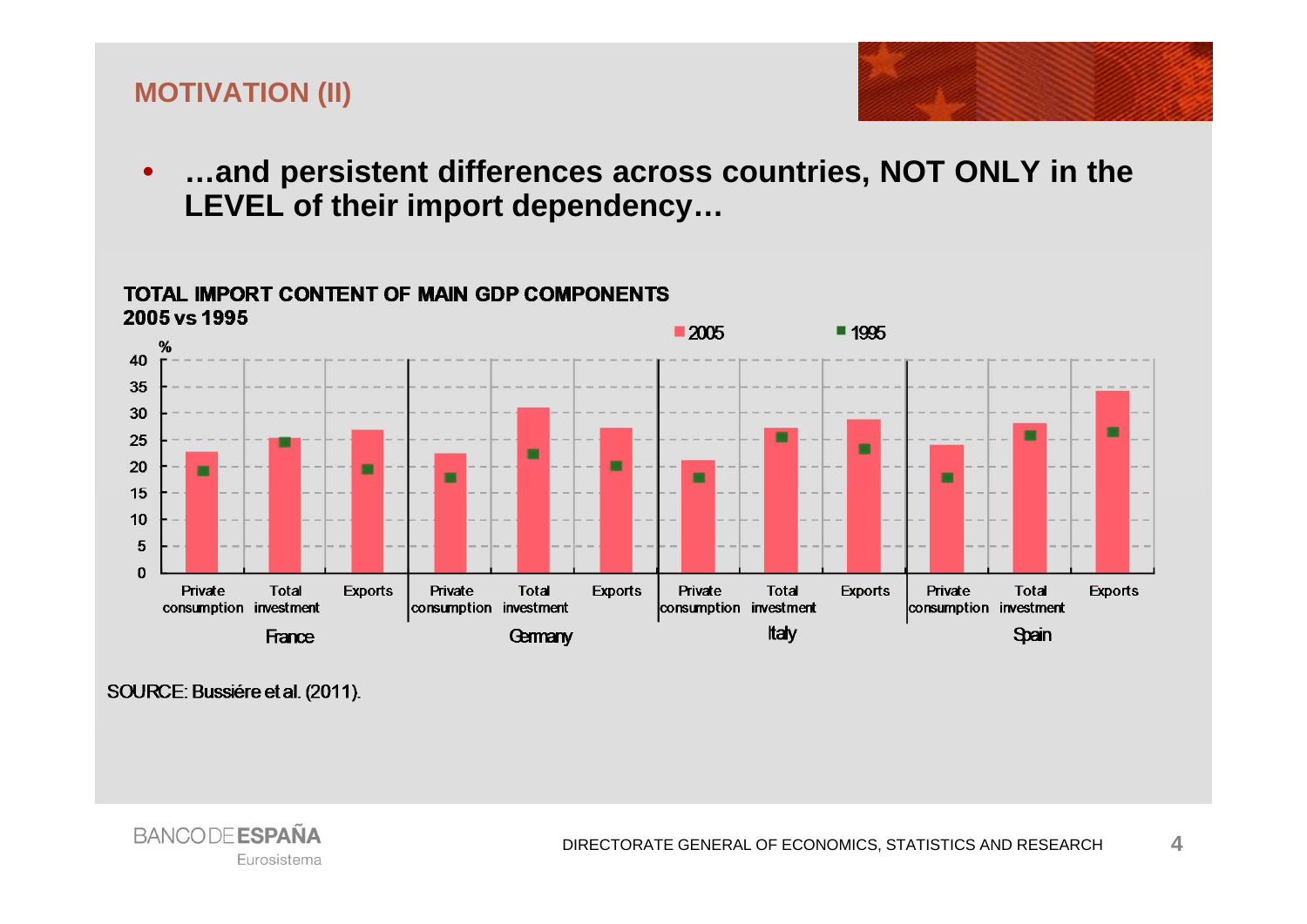### **MOTIVATION (III)**



•**…but ALSO in their imports' STRUCTURE.**



**STRUCTURE OF IMPORTSNominal terms**

SOURCE: Eurostat.

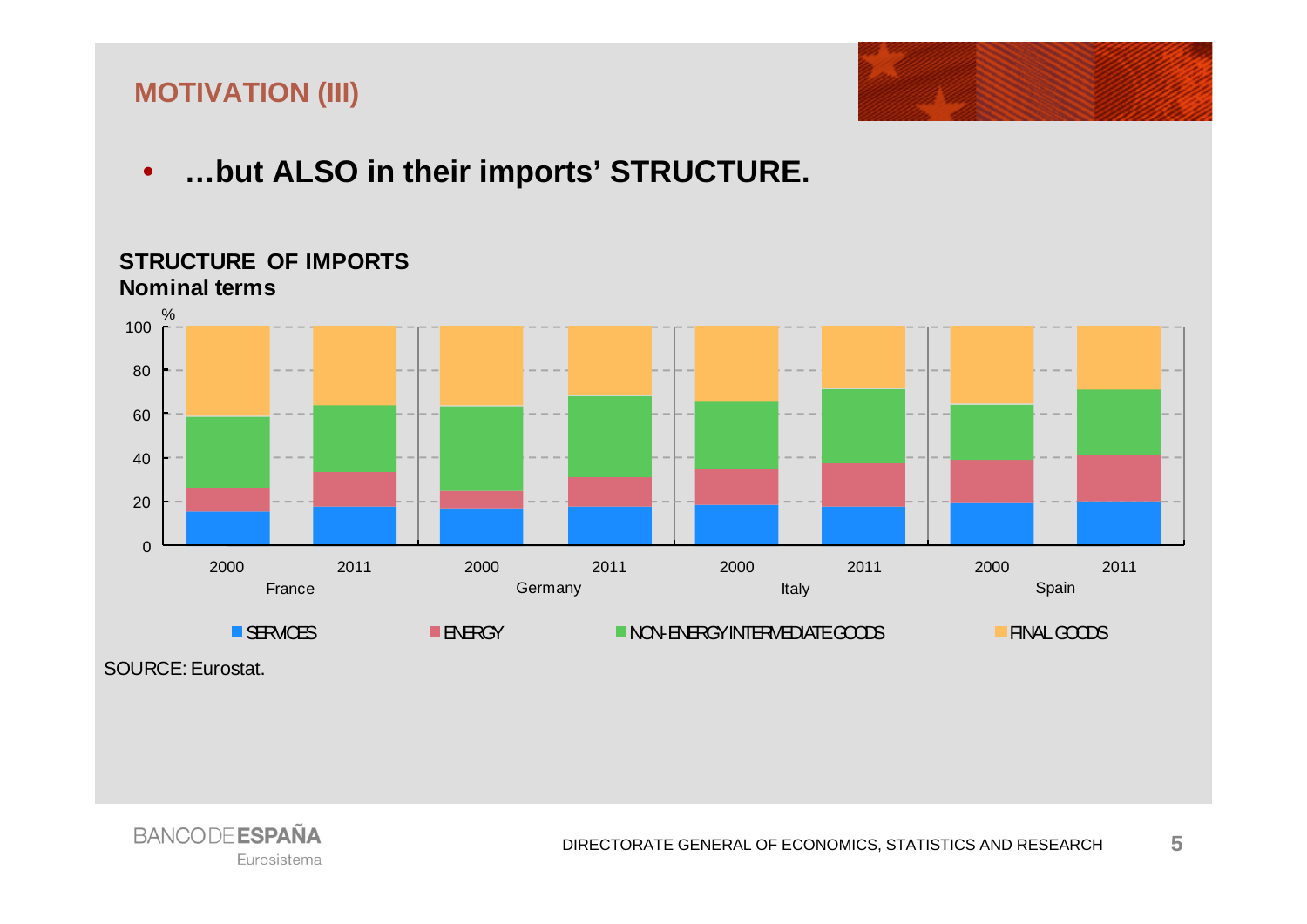### **A LITERATURE REVIEW**



 $\bullet$  **Reasons for higher import dependency/differences in the import dependency and type of imported goods across countries**

 *International fragmentation of production/ Country specific factors/ Institutional factors/ Economic policy decisions/ Firms' characteristics*

 $\bullet$ **Importing goods and services: is it good or bad? It depends**

> Augier et al. (2009), Altomonte and Békés (2009), Amiti and Konings (2007), Keller *(2002)…*

• **Only the more productive firms import: (Sunk) costs of the importing activity and the ability to exploit new and better inputs**

> Altomonte and Békés (2009), Vogel and Wagner (2008), Muuls and Pisu (2007)...

• **Set of firms' characteristics that influence both on the propensity of importing and the type of goods purchased abroad**

 *Size, experience, human and technological capital, FDI/IO, EMN activity, financial constraints, spillover effects, importing hysteresis*

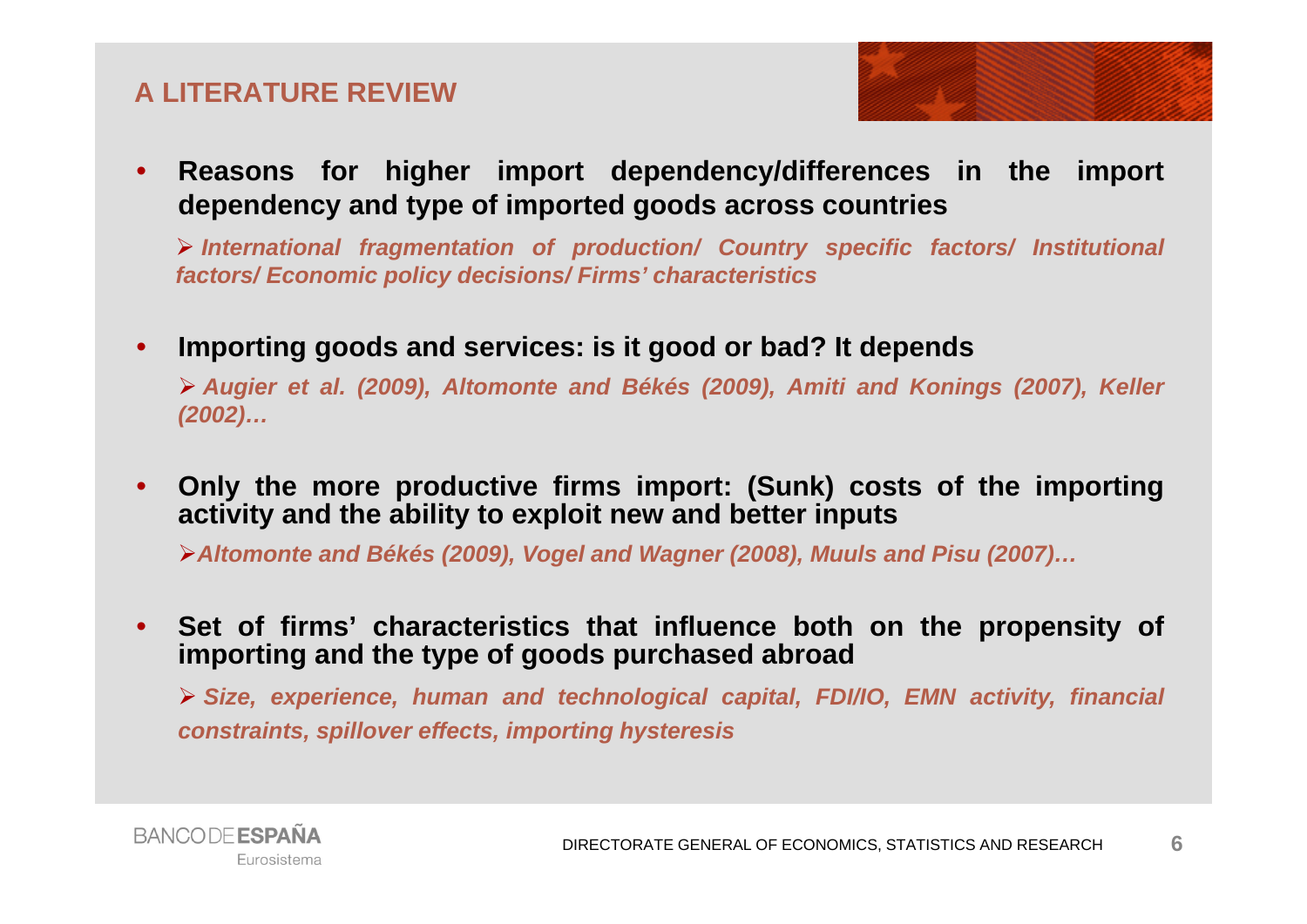

- *Which firms' characteristics increase the probability of being an importer?*
- *Are there differences across crountries?*
- *Which firms' characteristics influence the type of imported goods? What lessons can we learn from the identified differences across countries?*

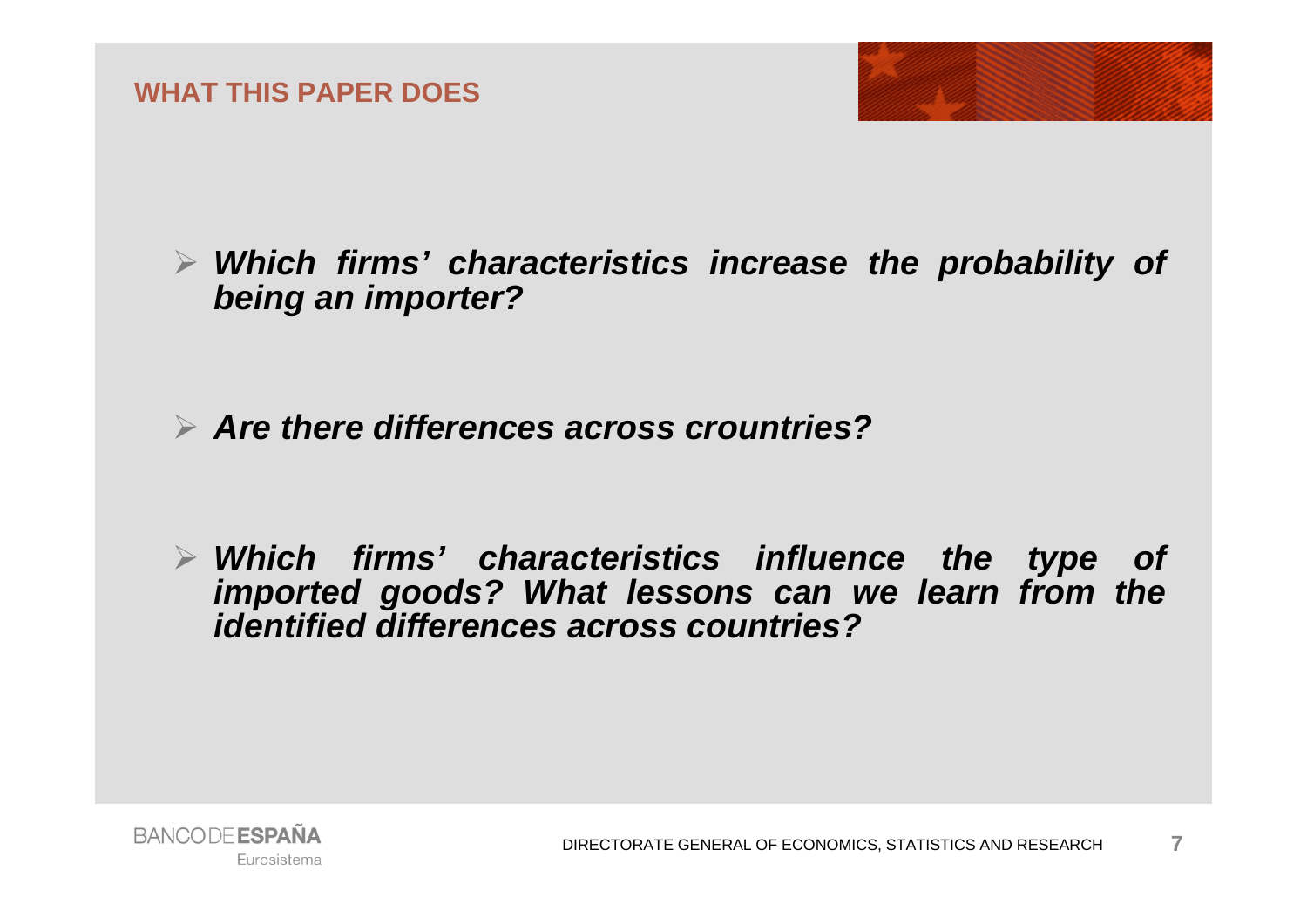## **THE DATASET: A DESCRIPTION**

- •**Source of information:** *EFIGE survey*
- • **Type of information:** *Firms' characteristics (around 150 variables both qualitative and quantitative about the international activities, R&D , labour organization, financing and organizational activities and pricing behavior)*
- • **Type of data:** *Manufacturing firm-level data. 2008 cross-section data. Some variables also 2007-2009 average*
- • **Dataset STRENGTHS**
	- • *Unique micro dataset: firm-level homogenous information for seven European countries*
		- • *It allows us to analyse the factors behind import propensity and the differences between countries*
- • **Dataset WEAKNESSES**
	- • Manufacturing firms with 10 employees or more; sample representativeness (energy); cross-section data (future waves); types of information (qualitative)
		- $\bullet$  *This could bias the results: endogeneity problems/omitted variable bias/selfselection sample problems/correlations versus real causality*

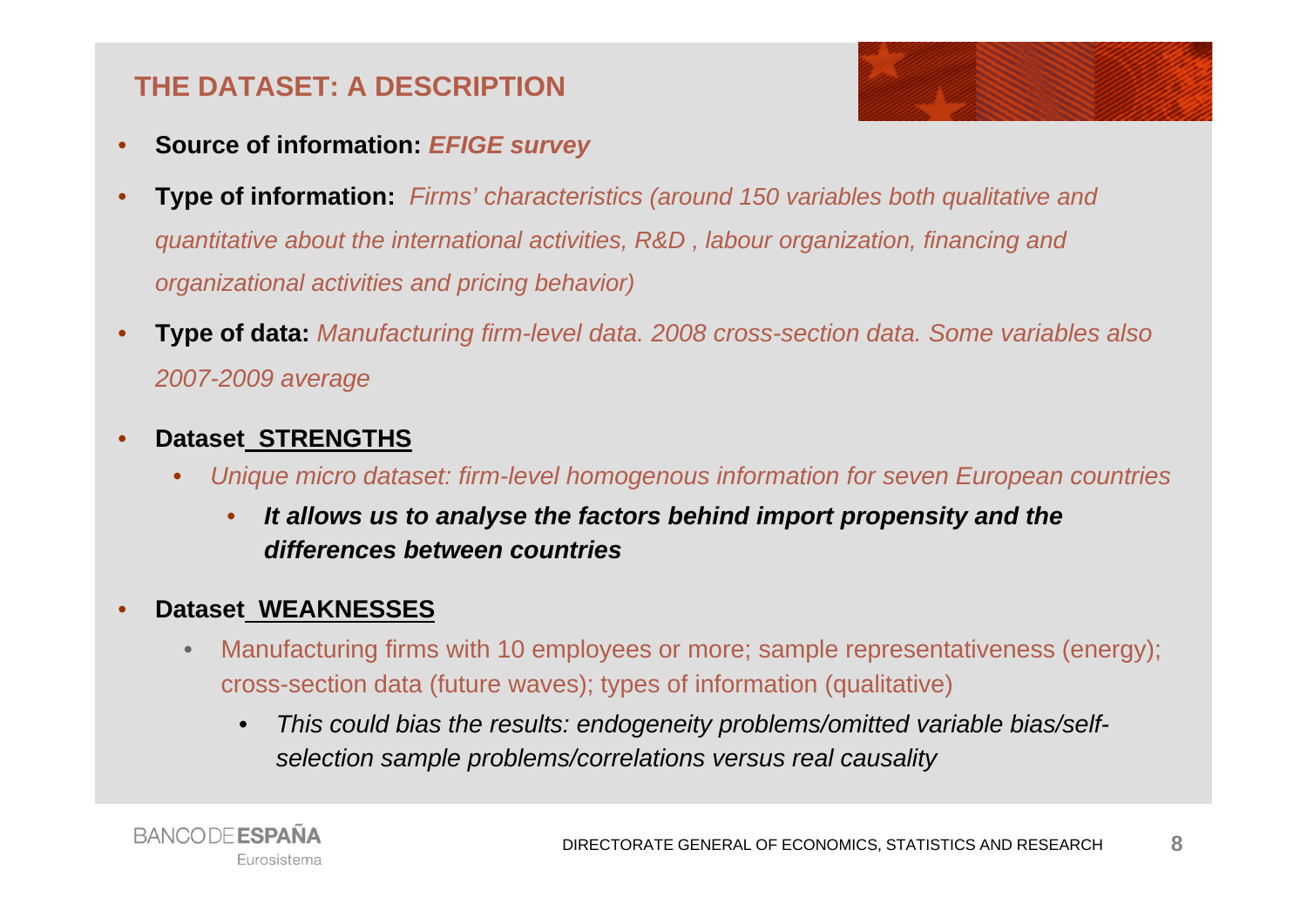## **THE DATASET: MAIN STYLIZED FACTS (I)**

 $\bullet$ **Profile of importing firms in the largest Euro Area economies**

### $\Omega$ 10 2030405060France Germany Italy Spain % of total sample

**RELATIVE WEIGHT OF IMPORTING FIRMS** 

#### TOTAL IMPORTING FIRMS III INTERMEDIATE GOODS III SERVICES

#### **GEOGRAPHICAL BREAKDOWN OF IMPORTED INTERMEDIATE GOODS**





**IMPORT INTENSITY (IMPORTED VALUE/NET TURNOVER)**

TOTAL IMPORTING FIRMS III INTERMEDIATE GOODS III SERVICES

**BREAKDOWN OF IMPORTED INTERMEDIATE GOODS BY COMPONENT** 



 **Highest share of importers and import intensity in France, lowest in Germany**

- **Most diversifiedimports (both geo and by type of products) in France and Germany**
- • **High dependency on raw materials inSpain and Italy**

SOURCE: EU-EFIGE/Bruegel-UniCredit dataset.



•

•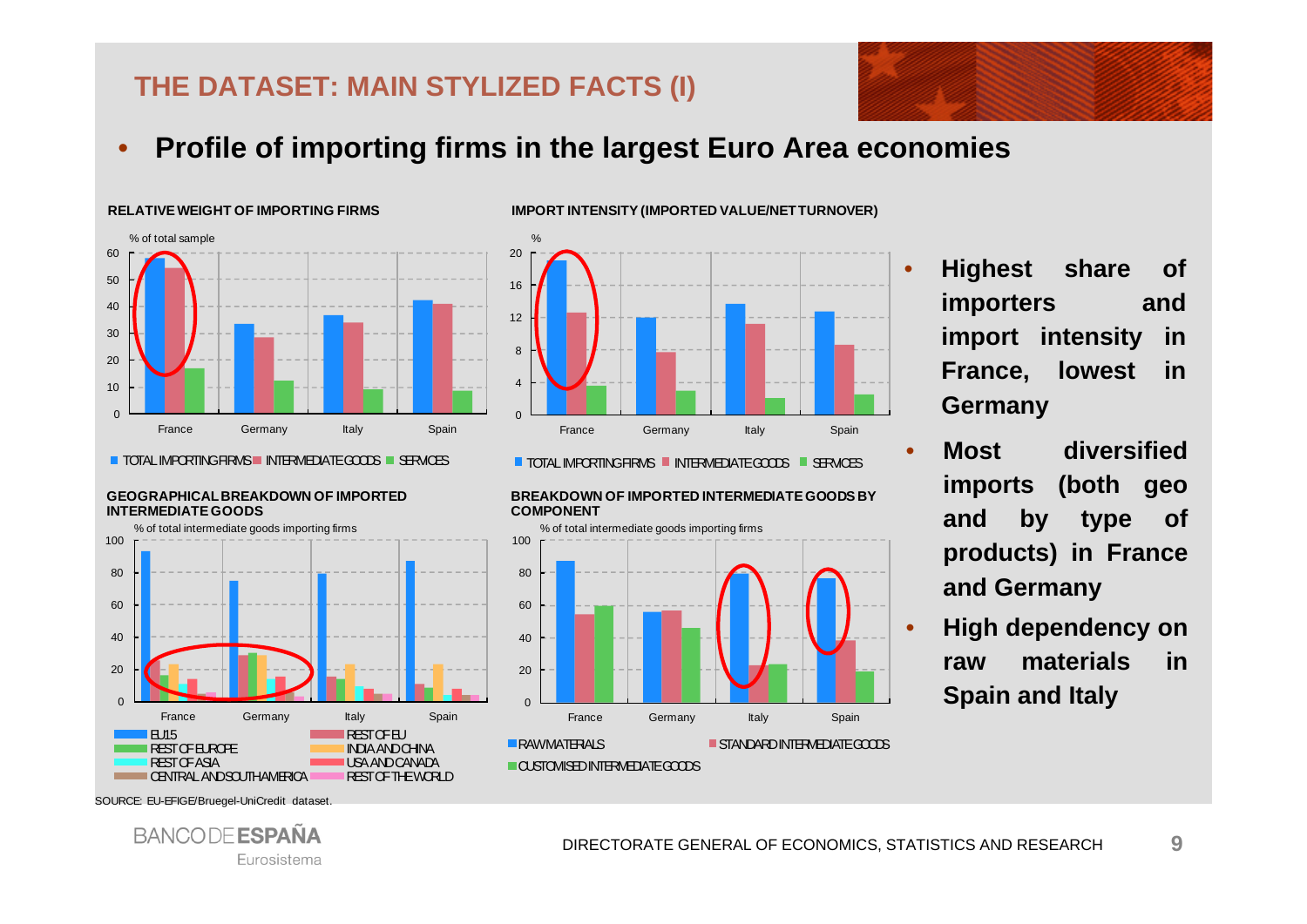

## **THE DATASET: MAIN STYLIZED FACTS (II)**

•**Main determinants of the decision to import**

### **IMPORTING vs NON-IMPORTING FIRMS. TOTAL SAMPLE2008 average**



SOURCES: EFIGE/Bruegel-UniCredit dataset and Amadeus.

a. The value of this variable indicates the percentage of firms having the characteristic in question (dummy variables).

•**Internationalisation status, size, financial resources diversification…**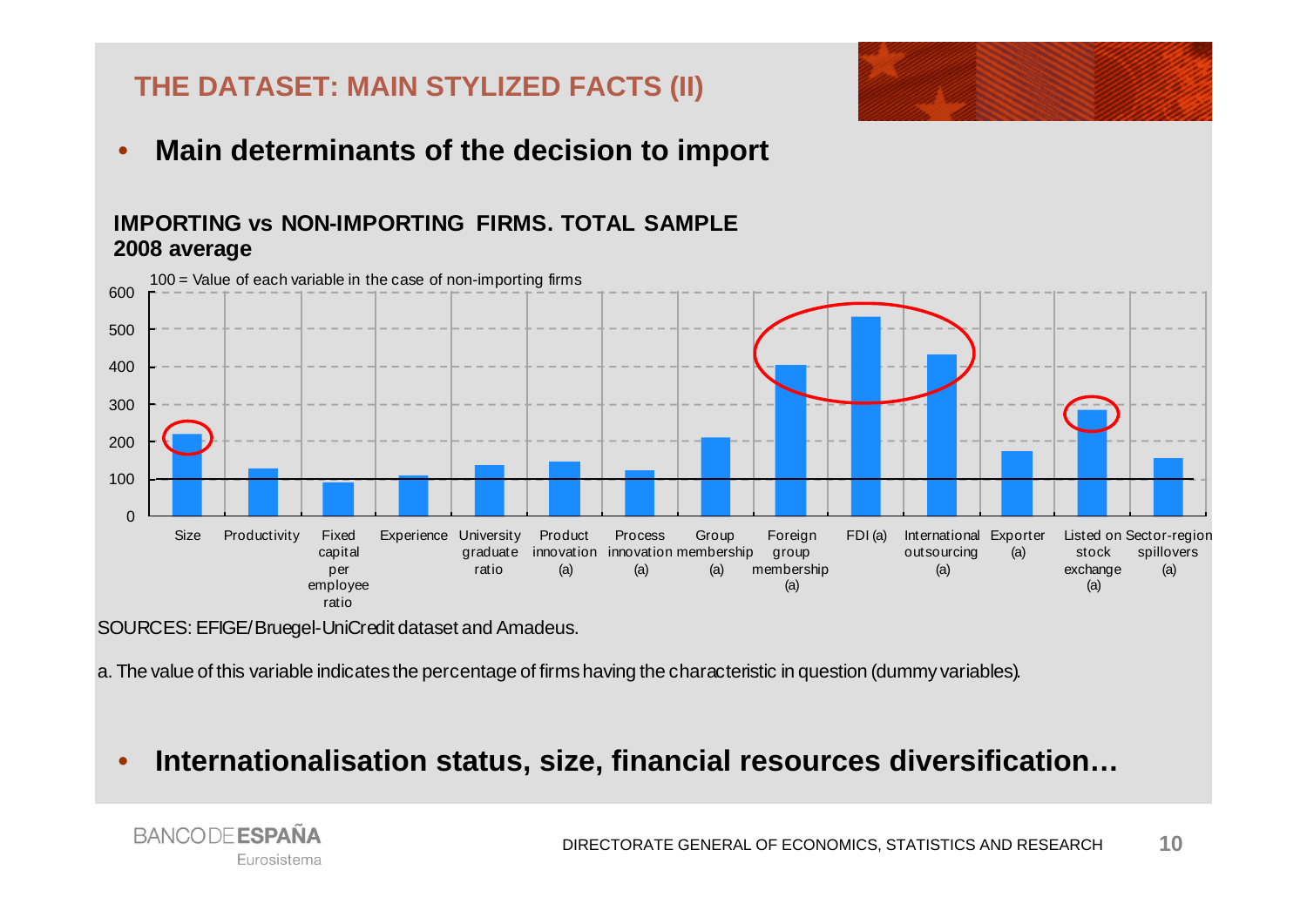## **THE DATASET: MAIN STYLIZED FACTS (III)**



#### **IMPORTING vs NON-IMPORTING FIRMS. SPAIN2008 average**



#### **IMPORTING vs NON-IMPORTING FIRMS. ITALY2008 average**



#### **IMPORTING vs NON-IMPORTING FIRMS. FRANCE2008 average**



#### **IMPORTING vs NON-IMPORTING FIRMS. GERMANY2008 average**



#### SOURCES: EFIGE/Bruegel-UniCredit dataset and Amadeus.

a. The value of this variable indicates the percentage of firms having the characteristic in question (dummy variable).

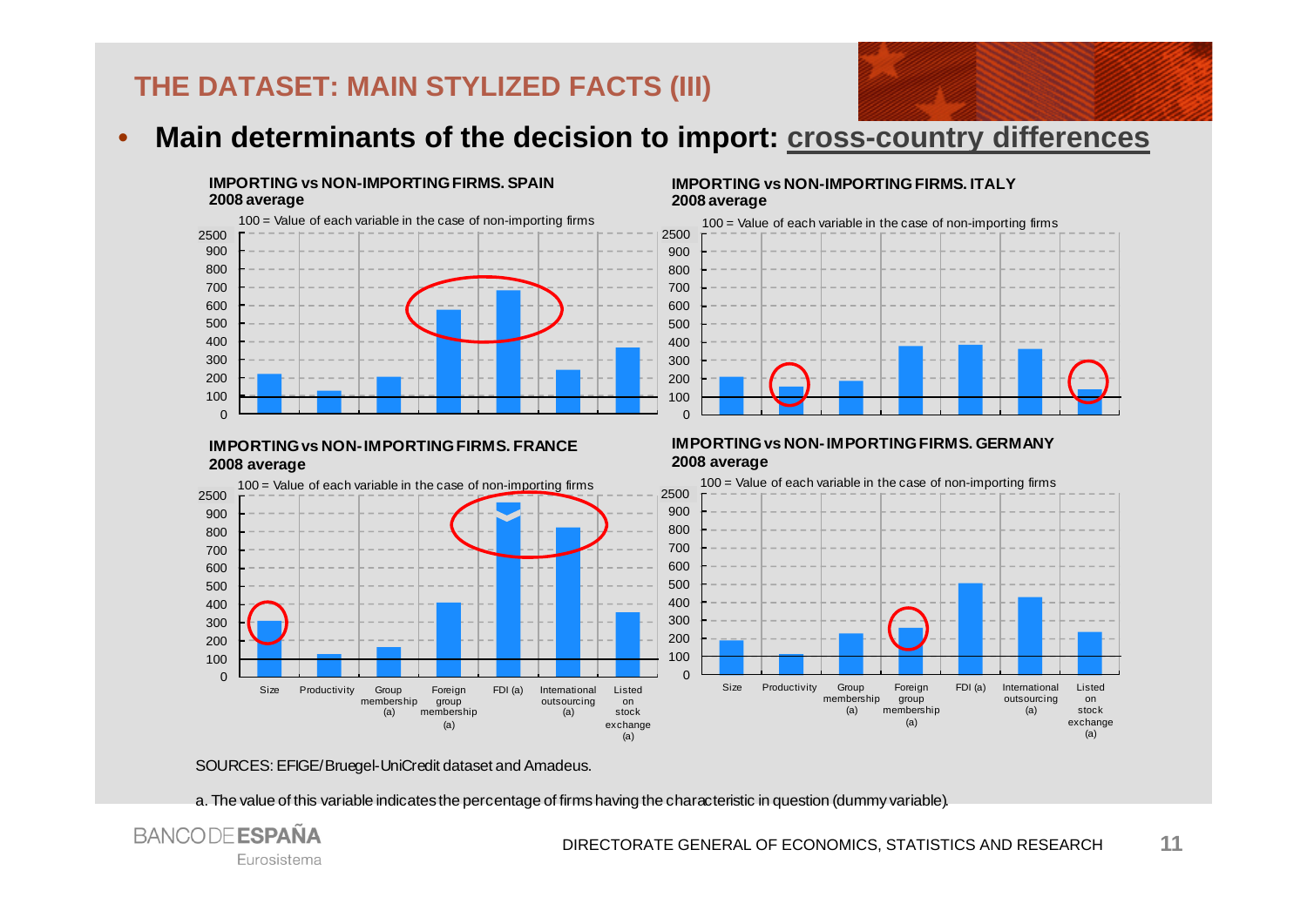### **DETERMINANTS OF THE DECISION TO IMPORT (I)**



### • **The empirical strategy**

- **Econometric approach:** <sup>a</sup> **Probit** is estimated to identify which variables could help to explain differences in the import propensity (country/sector specific factors and firms' characteristics)
- •**Dependent variable**: 1 if a firm imported in 2008 and/or regularly in previous years, 0 otherwise
- **Control variables**:
	- Country and sector dummies
	- Firms' characteristics (*size, experience, skills, R&D*)
	- Internationalisation status (*foreign ownership, exporter, FDI/IO, import hysteresis*)
	- Industrial linkages (*spillovers effects, group membership, IO, percentage of intermediate inputs on turnover*)
	- Financial constraints (*stock exchange, bank debt*)
- **Presented results:** coefficients reported are average marginal effects
- **Dataset**: EFIGE (Germany, France, Italy and Spain)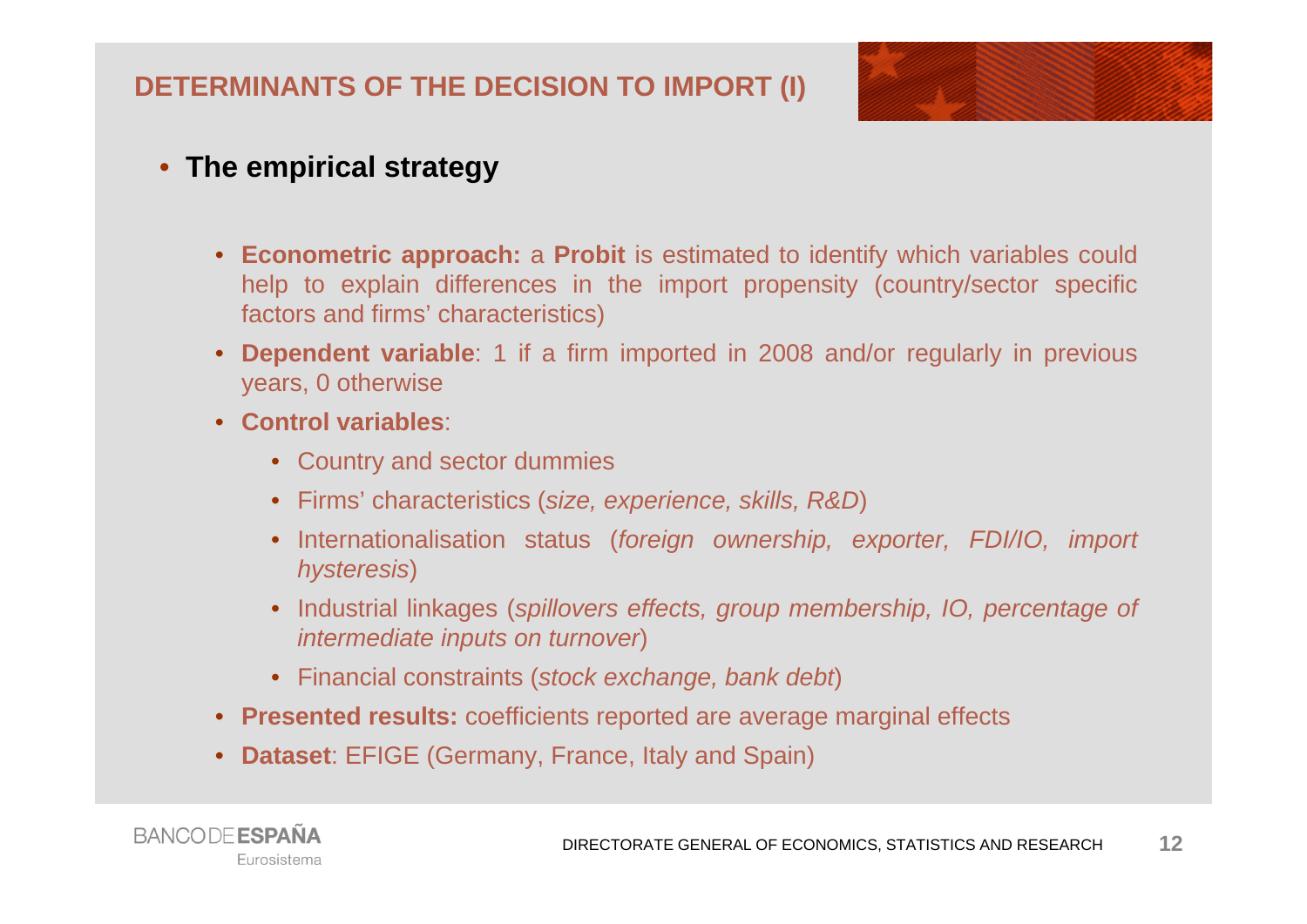### **DETERMINANTS OF THE DECISION TO IMPORT (II)**



| Dependent variable        | <b>IMPORTING FIRM (a)</b> |            |            |            |            |  |
|---------------------------|---------------------------|------------|------------|------------|------------|--|
|                           | $[1]$                     | $[2]$      | $[3]$      | $[4]$      | [5]        |  |
|                           | $0.238***$                | $0.239***$ | $0.262***$ | $0.243***$ | $0.092***$ |  |
| France (b)                | (0.015)                   | (0.014)    | (0.014)    | (0.014)    | (0.017)    |  |
| Italy (b)                 | $0.039***$                | $0.022***$ | $0.065***$ | $0.022*$   | $-0.011$   |  |
|                           | (0.013)                   | (0.013)    | (0.013)    | (0.013)    | (0.013)    |  |
| Spain (b)                 | $0.104***$                | $0.104***$ | $0.131***$ | $0.114***$ | $0.043***$ |  |
|                           | (0.014)                   | (0.014)    | (0.014)    | (0.013)    | (0.014)    |  |
|                           |                           |            | $0.107***$ | $0.063***$ | $0.060***$ |  |
| Size (c)                  |                           |            | (0.005)    | (0.006)    | (0.006)    |  |
|                           |                           |            | $0.283***$ | $0.108***$ | $0.100**$  |  |
| University graduate ratio |                           |            | (0.042)    | (0.040)    | (0.039)    |  |
| Process innovation        |                           |            | $0.050***$ | $0.045***$ | $0.040***$ |  |
|                           |                           |            | (0.010)    | (0.010)    | (0.009)    |  |
| <b>Product innovation</b> |                           |            | $0.120***$ | $0.074***$ | $0.074***$ |  |
|                           |                           |            | (0.010)    | (0.010)    | (0.010)    |  |
| Foreign group membership  |                           |            |            | $0.101***$ | $0.079***$ |  |
|                           |                           |            |            | (0.023)    | (0.023)    |  |
| <b>FDI</b>                |                           |            |            | $0.146***$ | $0.136***$ |  |
|                           |                           |            |            | (0.025)    | (0.024)    |  |
| International outsourcing |                           |            |            | $0.199***$ | $0.195***$ |  |
|                           |                           |            |            | (0.026)    | (0.025)    |  |
|                           |                           |            |            | $0.236***$ | $0.216***$ |  |
| Exporter                  |                           |            |            | (0.009)    | (0.010)    |  |
|                           |                           |            |            |            | $0.582***$ |  |
| Sector-region spillovers  |                           |            |            |            | (0.033)    |  |

SOURCE: EU-EFIGE/Bruegel-UniCredit dataset.

a. Average marginal effects are reported. Standard deviations are in brackets. \*, \*\*, \*\*\* denote statistical significance at 10%, 5% and 1%, respectively. Full table available in the paper. b. Reference taken is Germany. c. As natural logarithm.

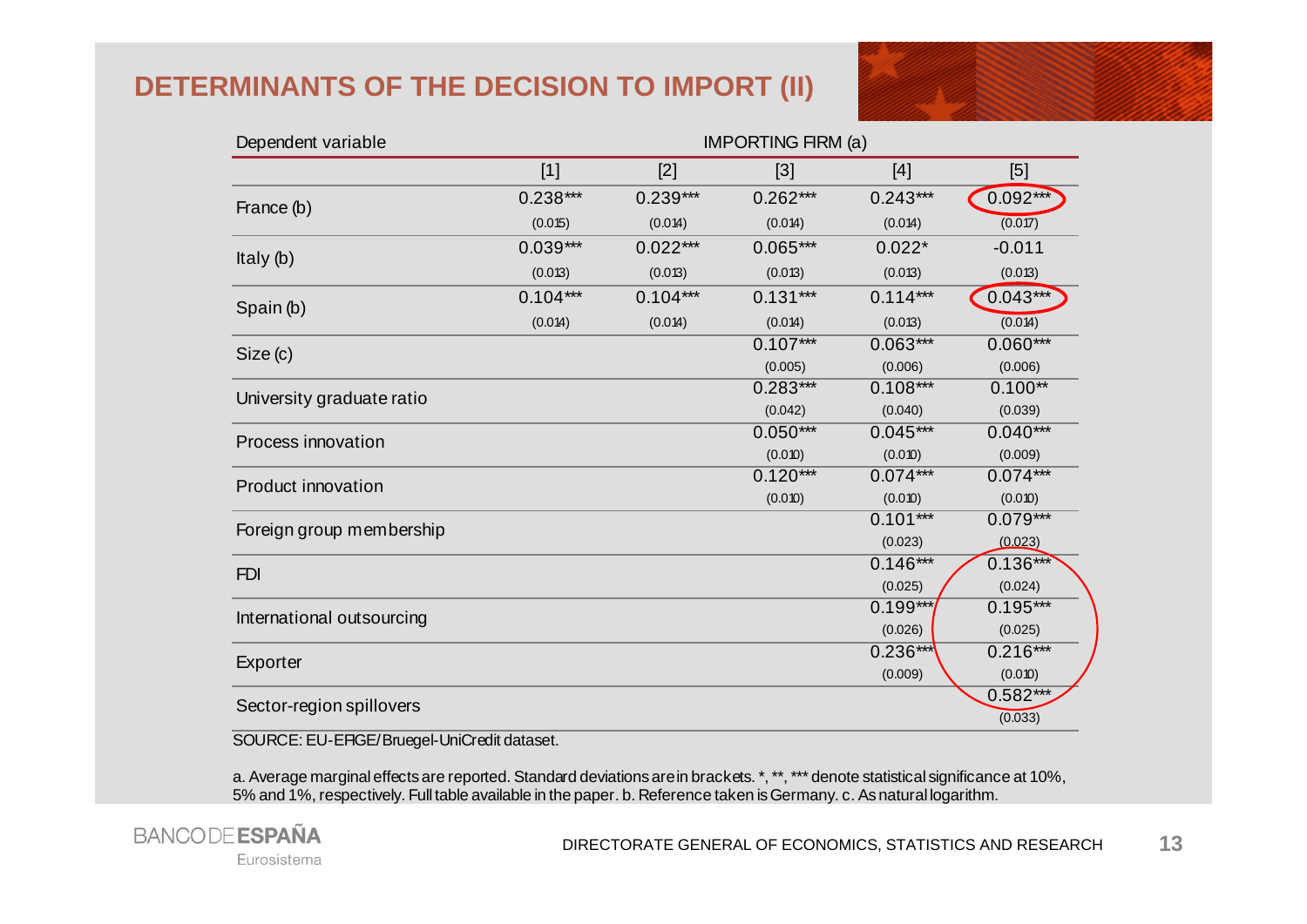### **DETERMINANTS OF THE DECISION TO IMPORT (III)**



### • **The empirical strategy**

- **Econometric approach:** <sup>a</sup> **Probit** (*Heckman*) is estimated to identify which variables could help to explain differences in the type of goods imported
- **Dependent variable**: 1 if <sup>a</sup> firm imported **ONLY** one type of good, 0 otherwise
- **Control variables**:
	- Country and sector dummies
	- Firms' characteristics (*experience, skills, R&D*)
	- Internationalisation status (*foreign ownership, exporter, FDI/IO*)
	- Industrial linkages (*spillovers effects, group membership*)
	- Financial constraints (*stock exchange*)
- **Presented results :** coefficients reported are average marginal effects
- **Dataset**: EFIGE (Germany, France, Italy and Spain)

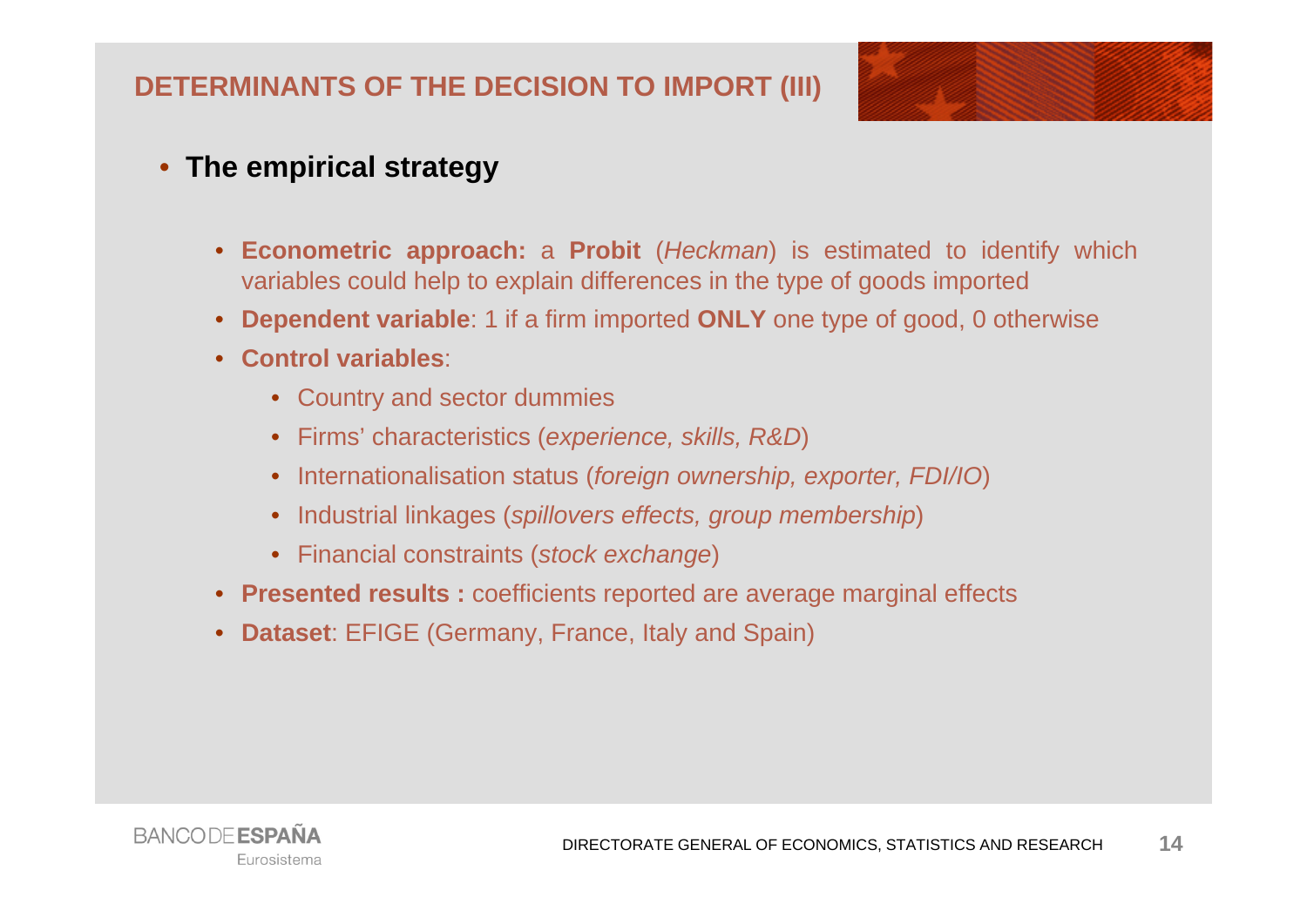## **DETERMINANTS OF THE DECISION TO IMPORT (IV)**

|                           |                           |                               | <b>ONLY STANDARD</b>          | <b>ONLY CUSTOMISED</b>        |
|---------------------------|---------------------------|-------------------------------|-------------------------------|-------------------------------|
| Dependent variable        | <b>IMPORTING FIRM (a)</b> | <b>ONLY RAW MATERIALS (a)</b> | <b>INTERMEDIATE GOODS (a)</b> | <b>INTERMEDIATE GOODS (a)</b> |
|                           | $[1]$                     | <u> [2]</u>                   | [3]                           | <u> 141</u>                   |
| France (b)                | $0.092***$                | $-0.054**$                    | $-0.107***$                   | $-0.046***$                   |
|                           | (0.017)                   | (0.027)                       | (0.025)                       | (0.016)                       |
| Italy $(b)$<br>Spain (b)  | $-0.011$                  | $0.301***$                    | $-0.051***$<br>(0.014)        | $-0.015*$                     |
|                           | (0.013)<br>$0.043***$     | (0.040)<br>$0.187***$         | $-0.014$                      | (0.008)<br>$-0.038***$        |
|                           | (0.014)                   | (0.038)                       | (0.010)                       | (0.014)                       |
| <b>Size</b>               | $0.060***$                |                               |                               |                               |
|                           | (0.006)                   |                               |                               |                               |
| University graduate ratio | $0.100**$                 | $-0.010$                      | $0.061**$                     | $0.037*$                      |
|                           | (0.039)                   | (0.065)                       | (0.030)                       | (0.022)                       |
| Process innovation        | $0.040***$                | $-0.041***$                   | $-0.004$                      | 0.002                         |
|                           | (0.009)                   | (0.014)                       | (0.007)                       | (0.005)                       |
| Product innovation        | $0.074***$                | $-0.085***$                   | 0.002                         | 0.009                         |
|                           | (0.010)                   | (0.015)                       | (0.008)                       | (0.005)                       |
| Foreign group membership  | $0.079***$                | $-0.026$                      | 0.013                         | $0.017*$                      |
|                           | (0.023)                   | (0.028)                       | (0.014)                       | (0.010)                       |
| <b>FDI</b>                | $0.136***$                | $-0.097***$                   | $-0.019$                      | 0.000                         |
|                           | (0.024)                   | (0.029)                       | (0.015)                       | (0.011)                       |
| International outsourcing | $0.195***$                | $-0.194***$                   | $-0.011$                      | $0.028***$                    |
|                           | (0.025)                   | (0.033)                       | (0.017)                       | (0.010)                       |
| Exporter                  | $0.216***$                | $-0.096***$                   | $-0.010$                      | 0.011                         |
|                           | (0.010)                   | (0.026)                       | (0.013)                       | (0.008)                       |

SOURCE: EU-EFIGE/Bruegel-UniCredit dataset.

Sector-region spillovers

a. Average marginal effects are reported. \*, \*\*, \*\*\* denote statistical significance at 10%, 5% and 1%, respectively. Full table in the paper. b. Reference taken is Germany. c. As natural logarithm.

•Most efficient firms show a LOWER propensity of importing ONLY raw materials (in **general, the opposite to other intermediate goods)**

 $0.582***$  0.025 0.025 0.025  $(0.033)$  (0.074) (0.074) (0.074) (0.075) (0.075) (0.075) (0.021)

•**Country dummies are significant**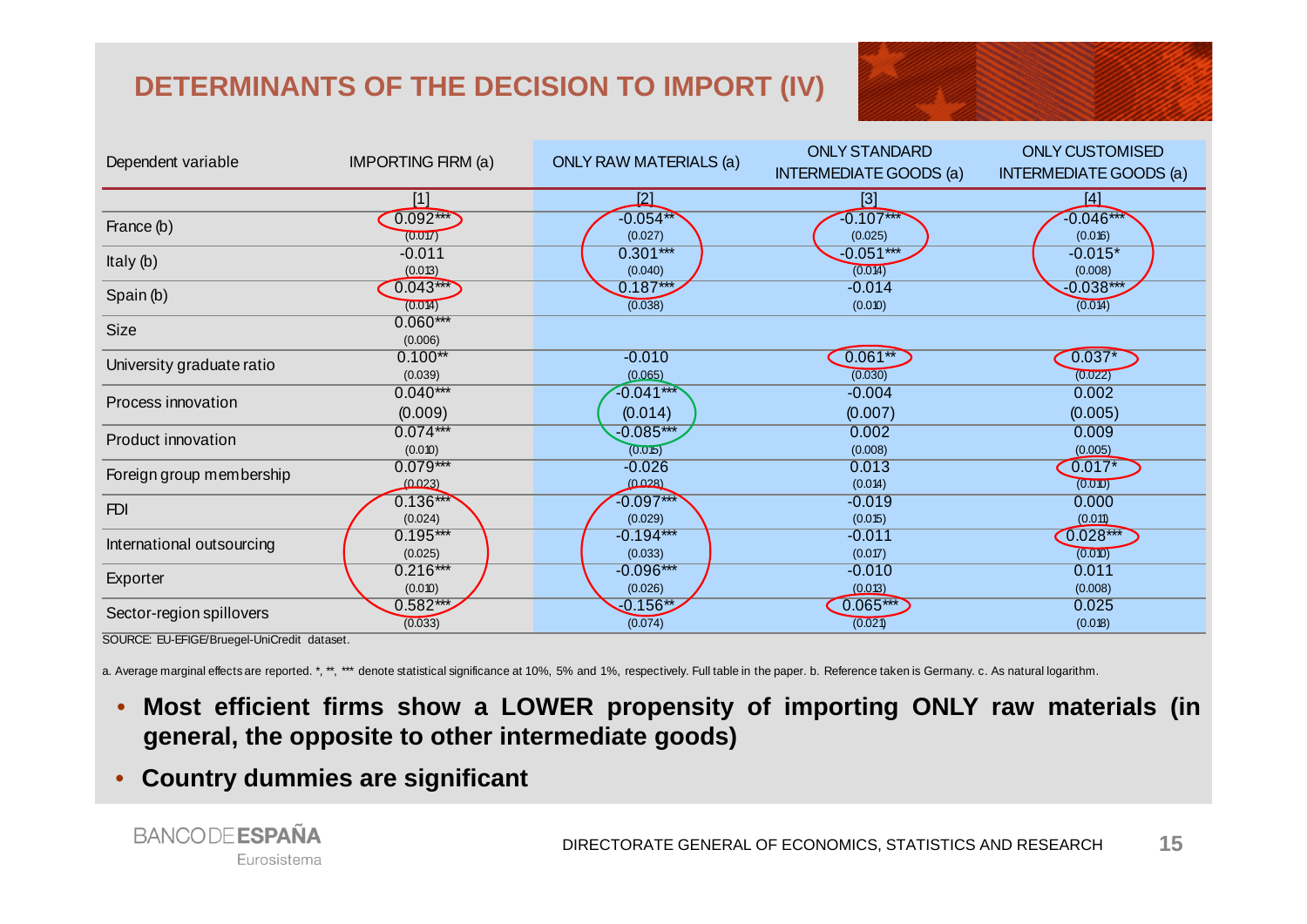



- **Firms' characteristics only explain part of these differences**
- $\bullet$  **Country-specific characteristics are relevant as well as spillover effects**
- **Aggregate figures of import dependency don't have to be interpreted as <sup>a</sup> negative indicator of <sup>a</sup> country's competitiveness. It all depends on the type of goods imported. Fostering human and technological capital would help to take full advantage of international trade on imported inputs**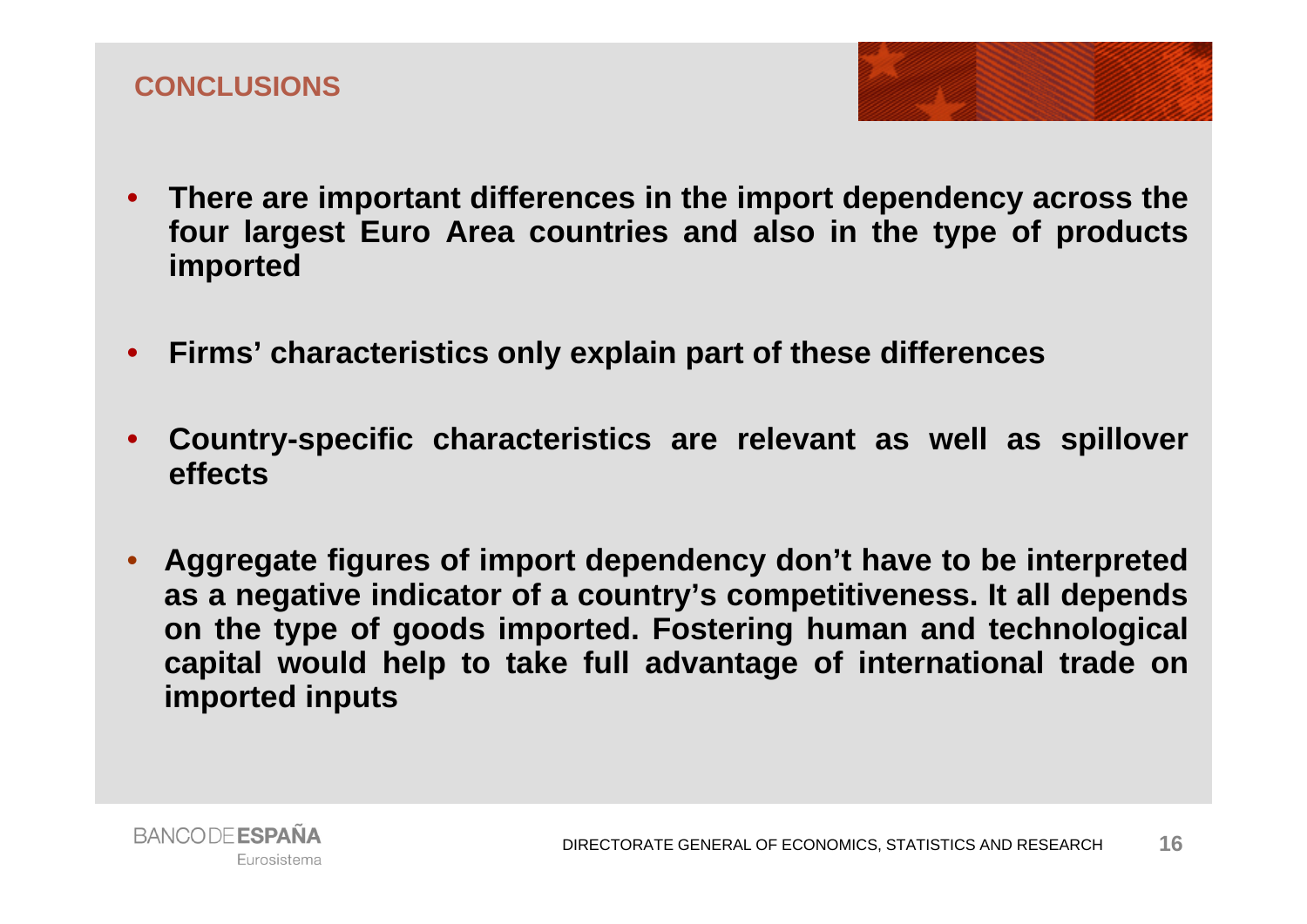

# THANK YOU FOR YOUR ATTENTION



Eurosistema

DIRECTORATE GENERAL OF ECONOMICS, STATISTICS AND RESEARCH